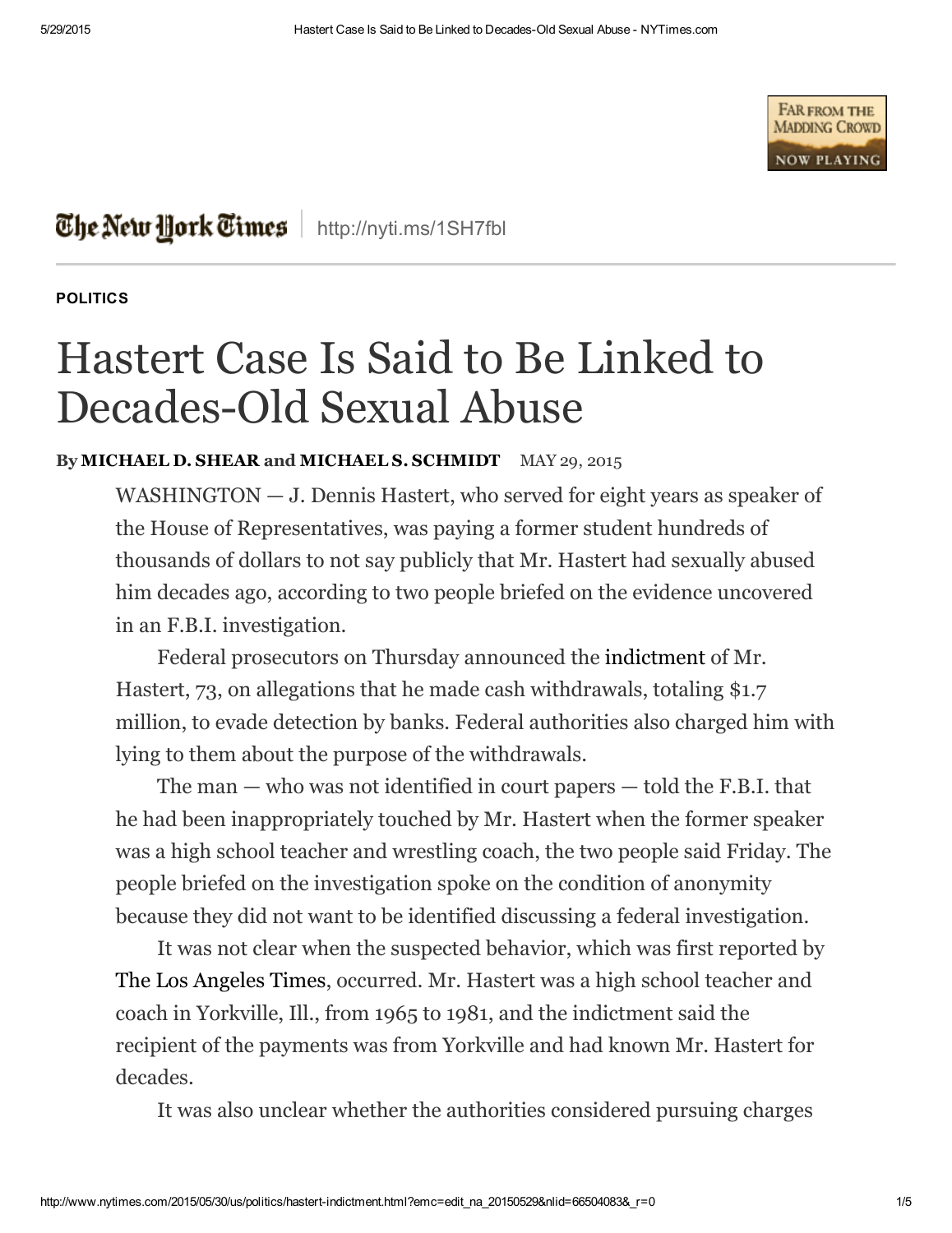against the man on suspicion of extorting payments from Mr. Hastert in exchange for keeping silent. Such a prosecution would likely have required Mr. Hastert to allege that he was the victim of an extortion. But the indictment said Mr. Hastert denied to the F.B.I. that he was making payments to the individual, saying he withdrew the cash because he no longer trusted the banking system.

Mr. Hastert, a Republican who had a highly lucrative career as a lobbyist since leaving Congress in 2007, could not be reached for comment at his office in Washington. A spokeswoman for the United States attorney for the Northern District of Illinois said Friday that there was no lawyer of record on file for Mr. Hastert.

The allegations against a man who was once one of the most powerful people in Washington has stunned lobbyists, lawmakers and veteran Capitol Hill staff members who worked alongside him as he rose to become second in line to the presidency in 1999.

"The Denny I served with worked hard on behalf of his constituents and the country," House Speaker John A. Boehner said in a statement late Friday evening. "I'm shocked and saddened to learn of these reports."

The indictment also surprised Mr. Hastert's former students and high school teachers back home in Illinois. Several of them said Friday that they were struggling to make sense of the federal charges against him.

"They are all stunned at the news," said George Dyche of Aurora, Ill., a coach who competed against Mr. Hastert's team for years, and worked closely with him to develop the Illinois state wrestling association. "They all say, 'Are they talking about our Denny?' "

In Yorkville, about 50 miles southwest of Chicago, Mr. Hastert is a largerthan-life figure, not just because he rose to be speaker of the House, but because the wrestling team he coached at tiny Yorkville High School won the state championship in 1976 — a triumph still listed as a historical event on the town's official website.

A statement released Friday by the Yorkville Community Unit School District said it had "no knowledge of Mr. Hastert's alleged misconduct, nor has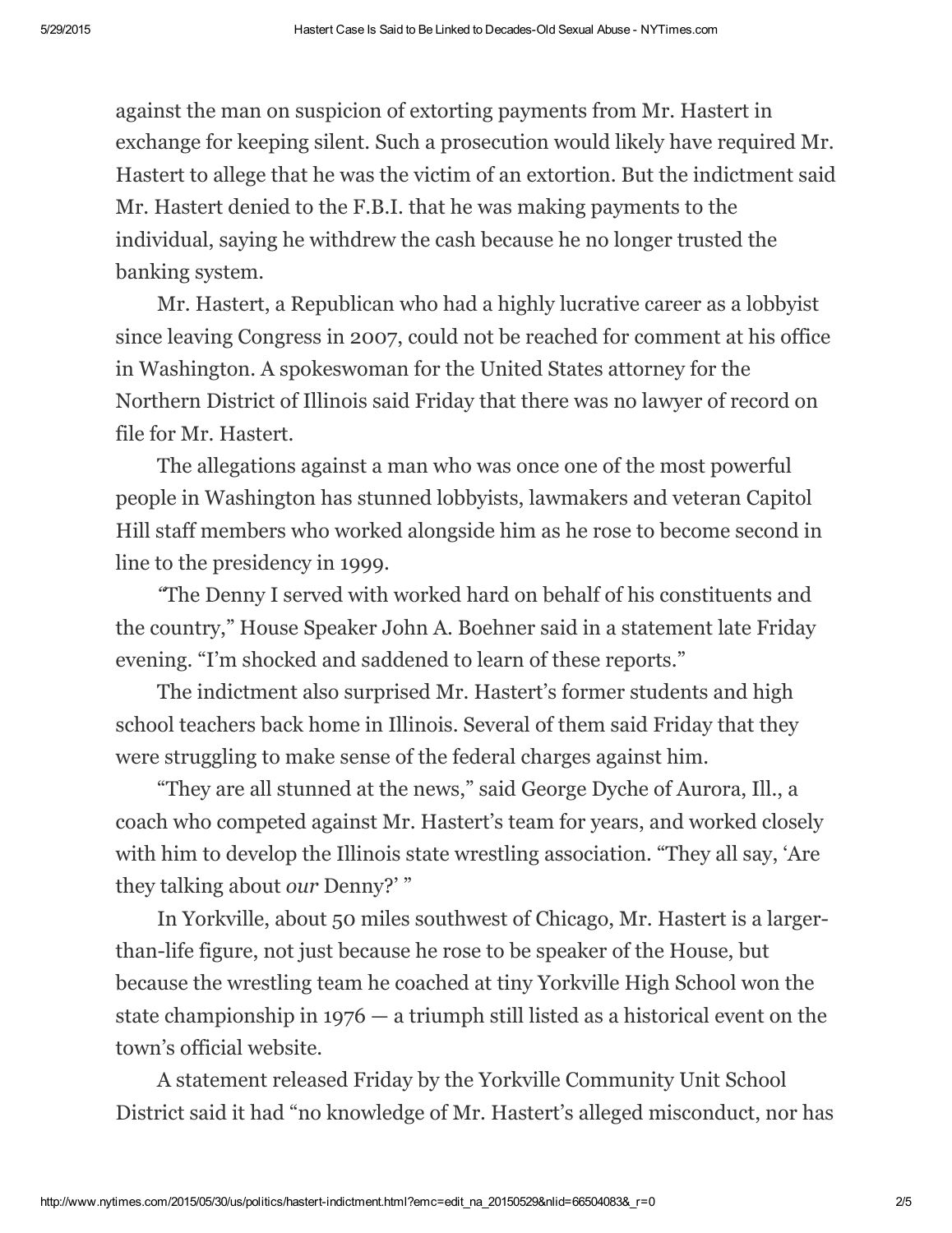any individual contacted the district to report any such misconduct. If requested to do so, the district plans to cooperate fully with the U.S. attorney's investigation into this matter."

In the lobby of Yorkville High School, where final exams were underway on Friday, Ron Kiesewetter, the principal, referred all questions to office of the school district superintendent.

In his years at Yorkville High School, Mr. Hastert taught a range of topics — history, economics, sociology and speech — but he seemed best known at the school for his efforts to build the wrestling team, the Yorkville Foxes, over more than 15 years.

In Mr. Hastert's 2004 memoir, "Speaker: Lessons from Forty Years in Coaching and Politics," Mr. Hastert acknowledged the wrestling squad of 1976, a championship team, on a dedications page.

"While many of our teams did well, you were the very best," he wrote, addressing the Yorkville Foxes of 1976. "For me, winning the state championship was among the finest moments of my life. So many of the fine athletes I had the good fortune to coach are today raising and coaching boys and girls of their own. They're mentoring the next generation. For me, it doesn't get any better than that."

Mr. Hastert also worked with the Boy Scouts for 16 years, according to an address he gave in 2008 to a Boy Scout group at Pikes Peak in Colorado.

"We did a lot of neat things," he said to the group, including taking highschool-aged boys on trips to the Bahamas, the Grand Canyon and float trips on the Green River in Utah. "I saw those kids develop and meet challenges and change," he said.

Yearbooks from Mr. Hastert's tenure at the high school said he also was an adviser to the Yorkville Explorer Post 540, and had traveled in the late 1960s with the Explorers to the Bahamas for a week, as well as on a canoe trip to Canada.

"He is now planning a trip for the future around the world," the Mi-Y-Hi of 1970, the school's yearbook, said.

In 1979, the yearbook noted the wrestling team's successful season  $-$  a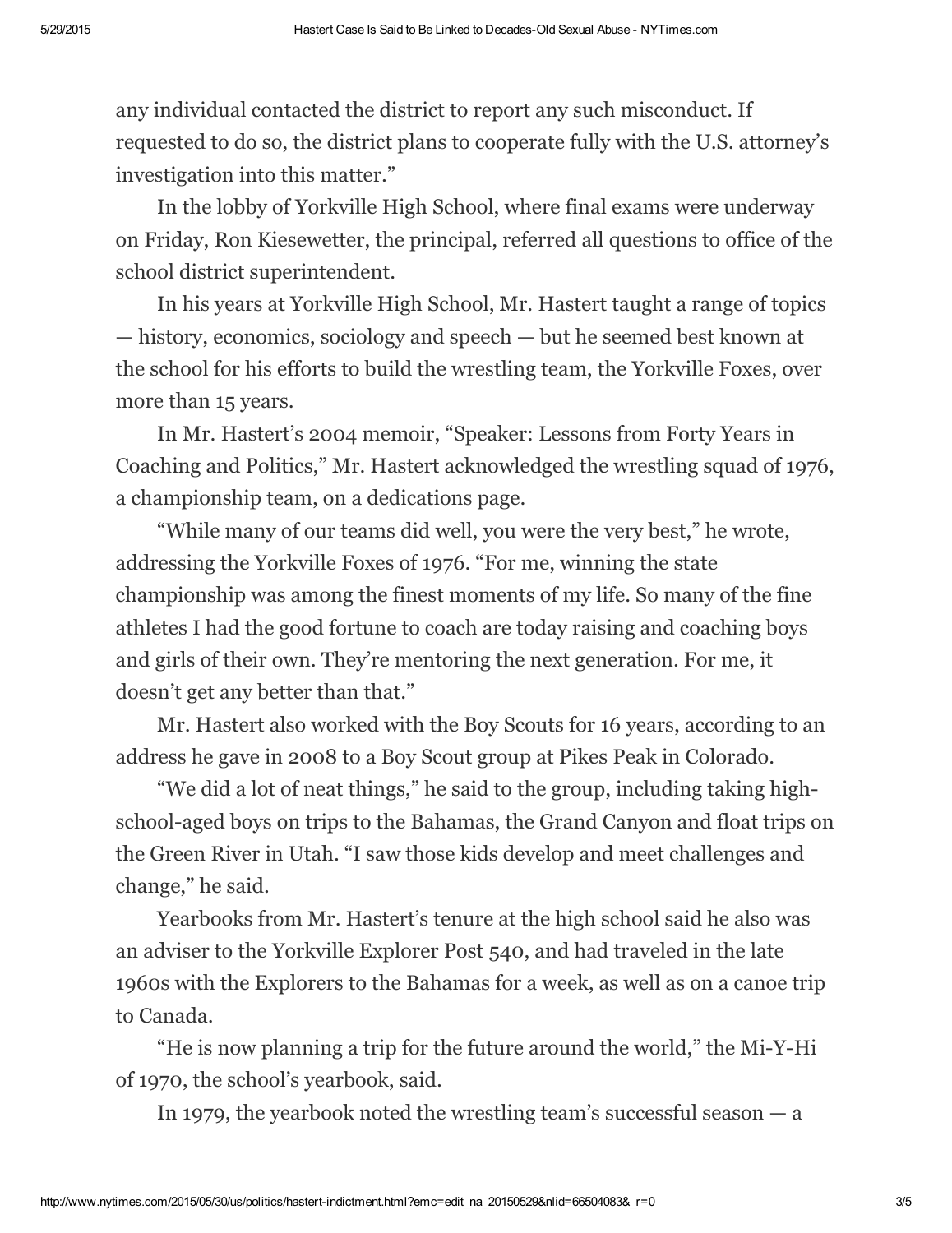record of  $16-6$  — and Mr. Hastert's having finished his 14th year as coach, ending up "one meet short of 200 varsity wins."

Mr. Dyche said Mr. Hastert helped build the sport in his home state, was president of the wrestling association and started a state wrestling newspaper called The Word in the 1970s. Mr. Hastert still regularly attends Big 10 Conference collegiate wrestling championships, said Mr. Dyche, who said he saw him there this year.

"He was a quiet guy in the corner, not a yelling, screaming coach, very pragmatic, cool under fire," Mr. Dyche said. "I would go up after losing to him and say: 'Damn it, you did it again. I know what your kids are going to do, but my kids still couldn't stop them.' "

Mr. Dyche said Mr. Hastert "ruled his program with a calm but firm hand. He was extremely successful and respected." And he said he was stunned by the allegations.

"Of all the people in the world, it's not the Denny Hastert I know," Mr. Dyche said. "He was a man of character, a pillar in the community."

Mr. Hastert was already an affluent man during his service in the House, largely from land holding, according to financial disclosure forms.

He owned land in Kendall County, Ill., a farm in Wisconsin, and a home and property in Plano, Ill., worth between \$3 million and \$15 million, along with savings and investment accounts worth as much as \$310,000. His cash income while in office consisted of a congressional salary of \$212,100 and an Illinois pension of \$34,000.

His pay soared after he left Congress and opened his own lobbying firm. He also worked for Dickstein Shapiro, where he lobbied for Lorillard Tobacco, Peabody Energy, Bridgepoint Education and an Illinois real estate developer.

The indictment said that in 2010, after several meetings, Mr. Hastert agreed to pay the unidentified man \$3.5 million "in order to compensate for and conceal his prior misconduct against" him. The authorities alleged that Mr. Hastert structured the cash withdrawals, totaling \$1.7 million so far, in increments designed to avoid bank reporting requirements.

Kim Nerheim, a spokeswoman for the United States attorney's office, said